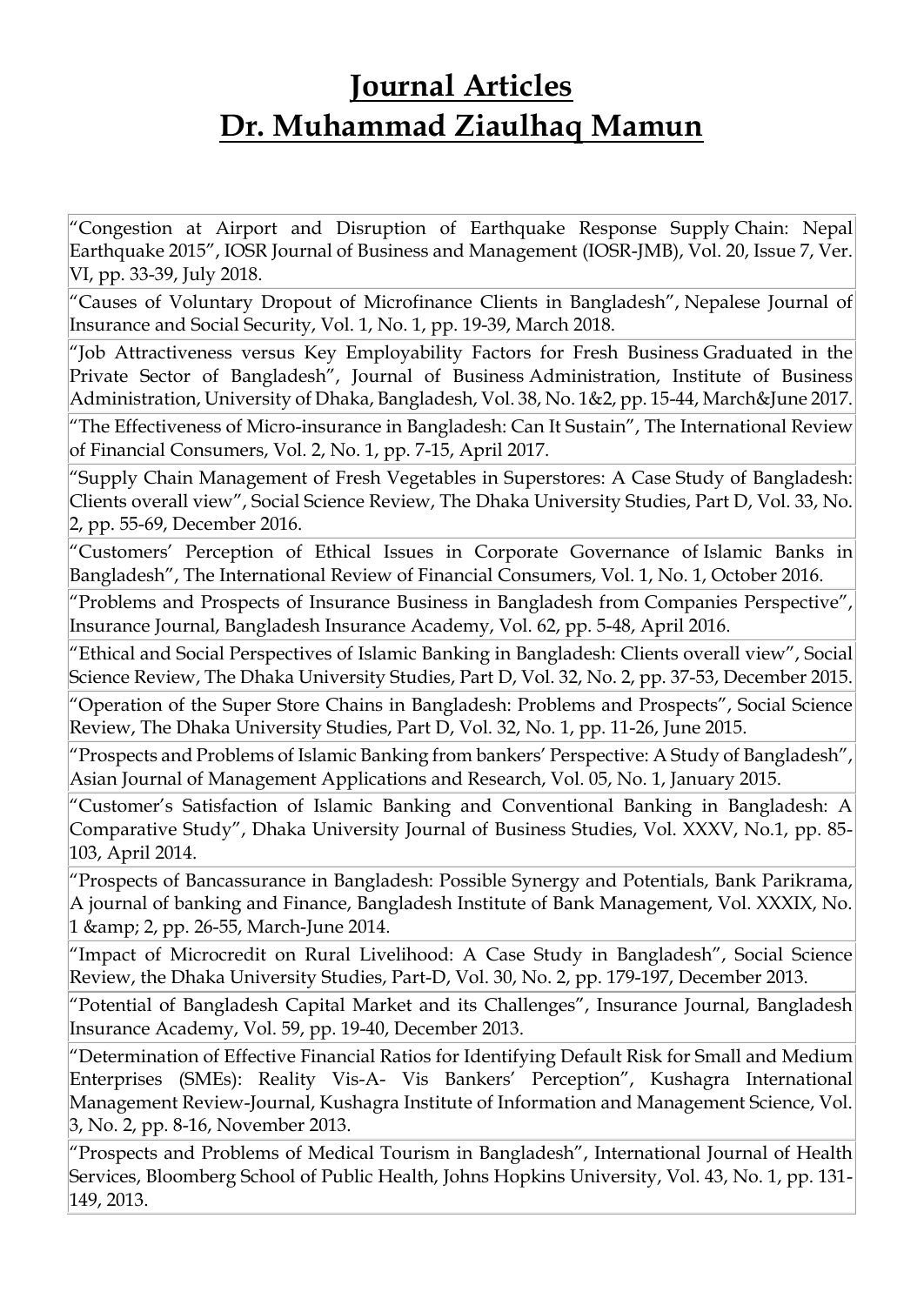<sup>"</sup> Factors in the Study of Newspaper of Reading Behavior: Dhaka City Perspective", Social Science Review, The Dhaka University Studies, Part-D, Vol. 29, No. 1, June 2012.

"Impact of Global Recession on Readymade Garments (RMG) Sector of Bangladesh", Bank Parikrama, A Journal Of Banking and Finance, Bangladesh Institute of Bank Management, Vol. XXXVII, No. 1 & 2, March-June 2012.

"Performance Evaluation of General Insurance Companies of Bangladesh (1991-2008), Insurance Journal, Vol. 58, pp. 21-68, July 2011.

"Word of Mouth (WOM): The Unnoticed Tool for Strengthening the Adoption of Brand", International Journal of Research in Commerce and Management, Vol. II, Issue IX, pp. 1-6, September 2011.

"Quality of Private University Graduates of Bangladesh: The Employers' Perspective", South Asian Journal of Management (SAJM), Vol. 18.3, pp. 48-68, July-Sept., 2011.

"Health Awareness and Knowledge of the Slum Dwellers: A Case Study in Bangladesh", Asian Profile, Vol. 38, No. 4, August 2010.

"Human Resource Planning and Staffing Practices in Bangladesh: A Comparison between National and Multi-National Companies", ", Journal of Business administration, Institute of Business Administration, University of Dhaka, Bangladesh, Vol. 35, No. 3 & 4, pp. 13-38, July & October 2009.

"Management Prospects and Challenges for Ethics and Corporate Awareness Development in Bangladesh", AMDIB Management Review, A Journal of Association of Management Development Institutions of Bangladesh (AMDIB), Vol. 01, pp. 1-12, June 2009.

"Support Services Required for the Development of Small and Cottage Industries in Bangladesh", AMDIB Management Review, A Journal of Association of Management Development Institutions of Bangladesh (AMDIB), Vol. 01, pp. 53-72, June 2009.

"Characteristics of Entrepreneurs of Bangladesh: An Urban Semi-Urban Comparative Study", Journal of Business Administration, Institute of Business Administration, University of Dhaka, Bangladesh, Vol. 35, No. 1 & 2, pp. 1-22, January & April 2009.

"Customer perception of Success Factors of Insurance Agents: An Empirical Study in Bangladesh", The Journal of Risk Management and Insurance, Assumption University of Thailand, Vol. 13, pp. 62-79, 2009.

"Variables/Factors Affecting the Use of Scientific Management Tools in Bangladesh", Maneggiare (An academic & Research-based journal), Department of Management Studies, University of Chittagong, Bangladesh, Vol. 4, pp. 1-19, December 2008.

"Customer Focus of the Private Universities of Bangladesh: A TQM Perspective", Journal of Business Administration, Institute of Business Administration, University of Dhaka, Bangladesh, Vol. 34, No. 1 & 2, pp. 1-22, January & April 2008.

"Promoting the Usage of Scientific Management Tools in Operational Activities: A Case Study of Bangladesh" Journal of Business Research, Department of Business Administration, Jahangirnagar University, Savar, Dhaka, Bangladesh, Vol. 10, pp. 27-48, June 2008.

"Challenges and Opportunities health Insurance Initiatives in Rural Bangladesh", Journal of Business Administration, Institute of Business Administration, University of Dhaka, Bangladesh, Vol. 33, No. 3 & 4, pp. 1-22, July & October 2007.

"Understanding Different Cultures is a Key to Globalization and Economic Growth: A Comparison to Bangladesh and U. S." Journal of Business and Information Technology, ISSN. 1539-9850, Academy of Business and Information Technology, Indiana University of Pennsylvania, U. S., Vol. 6, pp. 48-66, Fall 2006/ Spring 2007.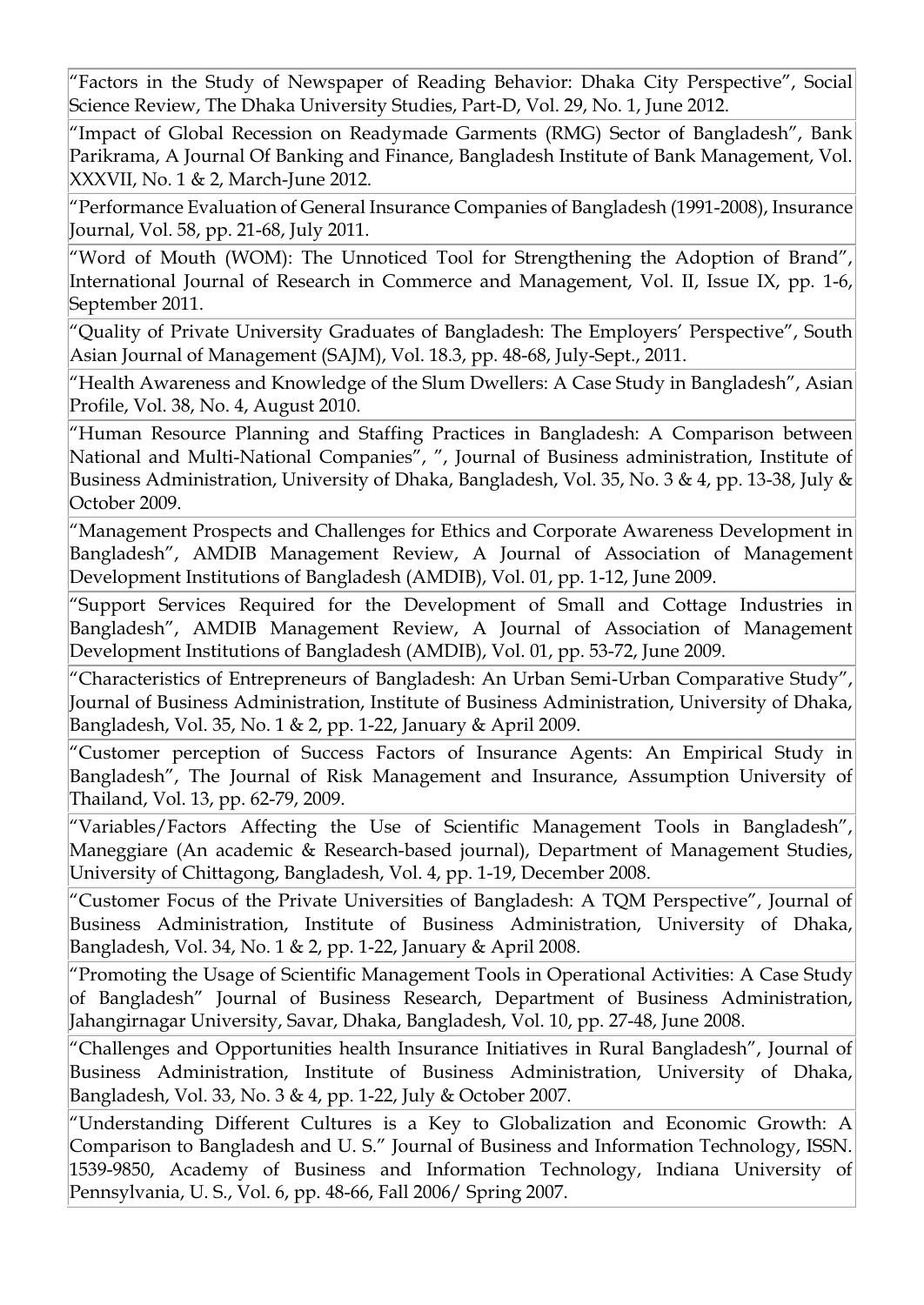$"A$  Sustainable Model for Insurers by Combining Micro-Insurance with Micro Credit for Rural Households of Bangladesh" Journal of Business Research, Department of Business Administration, Jahangirnagar University, Savar, Dhaka, Bangladesh, Vol. 9, pp. 1-18, June 2007.

"Factory Laws' Implementation in the Work Place of Public Sector Jute Mills of Bangladesh", Journal of Business Administration, Institute of Business Administration, University of Dhaka, Bangladesh, Vol. 33, No. 1 & 2, pp. 1-20, January & April 2007.

"Life of Female Ready-Made Garment Workers in Bangladesh: Critical Gender issues", International Journal of Women and Gender Research, Veerangana Jhalkari Bai Center for Women's Studies & Development, Bundelkhand University, Jhansi, Vol. 1, No. 1, pp. 92-99, January-June 2007.

"Leading Factors for Business Competitive Environment in a Developing Country: A Case Study of Bangladesh", Journal of Business Administration, Institute of Business Administration, University of Dhaka, Bangladesh, Vol. 32, No. 3 & 4, pp. 1-39, July & October 2006.

"Service Requirement for the Aged People in Bangladesh" Journal of Business Studies, Center for Business Research, Southeast University, Volume II, No. 1, pp. 152-163, January-June, 2006.

"Use of Scientific Management Tools in Operational Activities: A Case Study of Bangladeshi Firms." Journal of Business Research, Department of Business Administration, Jahangirnagar University, Savar, Dhaka, Bangladesh, Vol. 8, pp. 13-22, June 2006.

"Management of Innovative Activities of Small Entrepreneurial Manufacturing Workshops in Bangladesh." Journal of Business *Administration*, Institute of Business Administration, University of Dhaka, Bangladesh, Vol. 32, No. 1 & 2, pp. 1-22, January & April 2006.

"Attitude of Corporate Managers and Stockholders with respect to Good Governance in a Developing Country: A Case Study of Bangladesh." *Asian Academy of Management Journal*, Vol. 10, No. 2, pp. 21-45, July 2005.

"Medical Social Work Practices for the Improvement of Health Care System in Bangladesh ." *Journal of Sociology*, Faculty of Social Sciences, University of Dhaka, Vol. 1, No. 1, pp. 63-73, June 2005.

"Factors for Not Buying Life Insurance Policies in a Developing Country: A Case of Bangladesh ." *Journal of Business Administration*, Institute of Business Administration, University of Dhaka, Bangladesh, Vol. 31, No. 1 & 2, pp. 1-22, January & April 2005.

"A Comparative Study of Job Satisfaction of the Senior Male and Female Executives in Bangladesh ." *Journal of Business Research*, Department of Business Administration, Jahangirnagar University, Savar, Dhaka, Bangladesh, Vol. 7, pp. 1-15, June 2005.

"Nature and trend of Bureaucracy among the Young and Senior Bangladeshi Executives: A Comparative Analysis". *Journal of Business Administration*, Institute of Business Administration, University of Dhaka, Bangladesh, Vol. 30, No. 2 & 3, pp. 45-57, July & October 2004.

"Workplace Security of Female Garment Workers in Bangladesh", Social Science Review, The Dhaka University Studies, Part D, Vol. 21, No. 2, pp. 191-200, December 2004.

"Performances of Some Selected Non-Government General Insurance Companies of Bangladesh Compared to Government Insurance Company", Journal of Business Administration, Institute of Business Administration, University of Dhaka, Bangladesh, Vol. 30, No. 1 & 2, pp. 1-18, January & April 2004.

"Urban Slums Health Facilities in Bangladesh: A Case Study in Agrabad Jamburi Field Bastuhara Colony Slum, Chittagong", Business Review, Volume 3, Number 2, pp. 33-42, July-December, 2003.

"Doctor's Perception and Prescription of Oral Contraceptives: A Social Marketing Study in Bangladesh", Asian Academy of Management Journal, Vol. 9, No. 1, pp. 56-68, January 2004.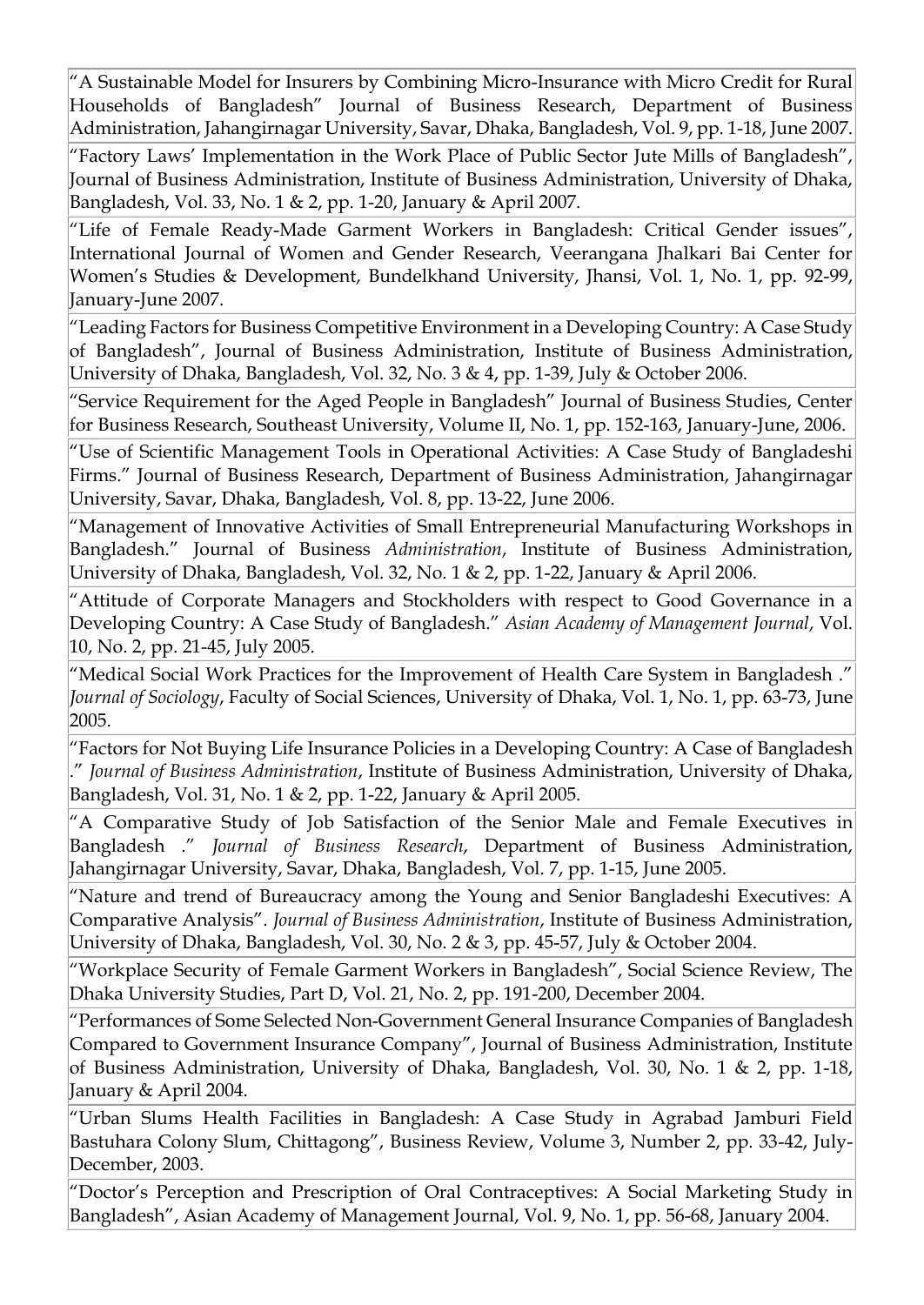"Performance of the Jiban Bima Corporation of Bangladesh: The State Controlled Life Insurance Corporation of Bangladesh", Journal of Business Research, Department of Business Administration, Jahangirnagar University, Savar, Dhaka, Bangladesh, Vol. 5, pp. 19-34, 2003.

"Life of Female Ready-made Garment Workers in Bangladesh: Critical Gender Issues", South Asian Journal of Management, Vol. 10, Number 2, pp. 44-52, April-June 2003.

"Critical Success Factors for Poultry Entrepreneurs in Bangladesh", Journal of Business Administration, Institute of Business Administration, University of Dhaka, Bangladesh, Vol. 28, No. 3 & 4, pp. 1-20, July & October 2002.

"Risk of Living in a Mega City: A Case Study of Metropolitan Dhaka", Insurance Journal, Bangladesh Insurance Academy, Vol. 53, pp. 47-66, July 2002.

"Performance Evaluation of the Private Life Insurance Companies of Bangladesh: A Private-Public Comparison", Journal of Business Administration, Institute of Business Administration, University of Dhaka, Bangladesh, Vol. 28, No. 1 & 2, pp. 27-56, January & April 2002.

"Practices of Entrepreneurship in the Government Supported Enterprises of Bangladesh: An Evaluation", Asian Profile, Vol. 30, No. 1, pp. 81-95, February 2002.

"Feasibility of Retail household Lending Product by Commercial Banks in Bangladesh", Asian Profile, Vol. 29, No. 4, pp. 349-360, August 2001.

"Feasibility of Retail household Lending Product by Commercial Banks in Bangladesh", Asian Profile, Vol. 29, No. 4, pp. 349-360, August 2001.

"Total Quality Management of the Bangladeshi and Thai Companies: A Comparative Analysis", Journal of Business Administration, Institute of Business Administration, University of Dhaka, Bangladesh, Vol. 27, No. 1 & 2, pp. 47-62, January & April 2001.

"Performance of the Nationalised General Insurance Company of Bangladesh", Bank Parikrama: A Journal of Banking and Finance, Bangladesh Institute of Bank Management, Volume 25, No. 4, pp. 26-38, December 2000.

"Strategic Management Issues for Entrepreneurial Software Developing Companies (ESDCs) of Bangladesh", Journal of Business Administration, Institute of Business Administration, University of Dhaka, Bangladesh, Vol. 26, No. 3 & 4, pp. 77-96, July & October 2000.

"Practices of Teaching Methods, Aids, and Students' Performance Evaluation Tools in Business Schools of Bangladesh: An Empirical Exploration", Journal of Business Administration, Institute of Business Administration, University of Dhaka, Bangladesh, Vol. 26, No. 1 & 2, pp. 25-46, January & April 2000.

"Total Quality Management of the Non-Government Universities of Bangladesh: A Case Study", Journal of Business Administration, Institute of Business Administration, University of Dhaka, Bangladesh, Vol. 26, No. 1 & 2, pp. 117-130, January & April 2000.

"Strategic Role of Water Transport Modernization for Safe Settlements Growth in the Riverbank Erosion-prone Floodplains of Bangladesh", Regional Development Studies (RDS), UNCRD, Vol. 6, pp. 111-130, 2000

"Quality Functions Deployment for the Non-Government Universities of Bangladesh", Journal of Business Administration, Institute of Business Administration, University of Dhaka, Bangladesh, Vol. 25, No. 3 & 4, pp. 21-42, July & October 1999.

"Student Loan Scheme for Higher Education in Non-Government Universities of Bangladesh: Risks and Prospects", Bank Parikrama: A Journal of Banking and Finance, Bangladesh Institute of Bank Management, Volume 24, No. 3 & 4, pp. 117-133, September & December 1999.

"Success Factors of Small Farm-based Plant Nursery Entrepreneurs In Bangladesh: A Case Study", South Asian Journal of Management, Vol. 6, Number 3 & 4, pp. 75-85, July-December 1999